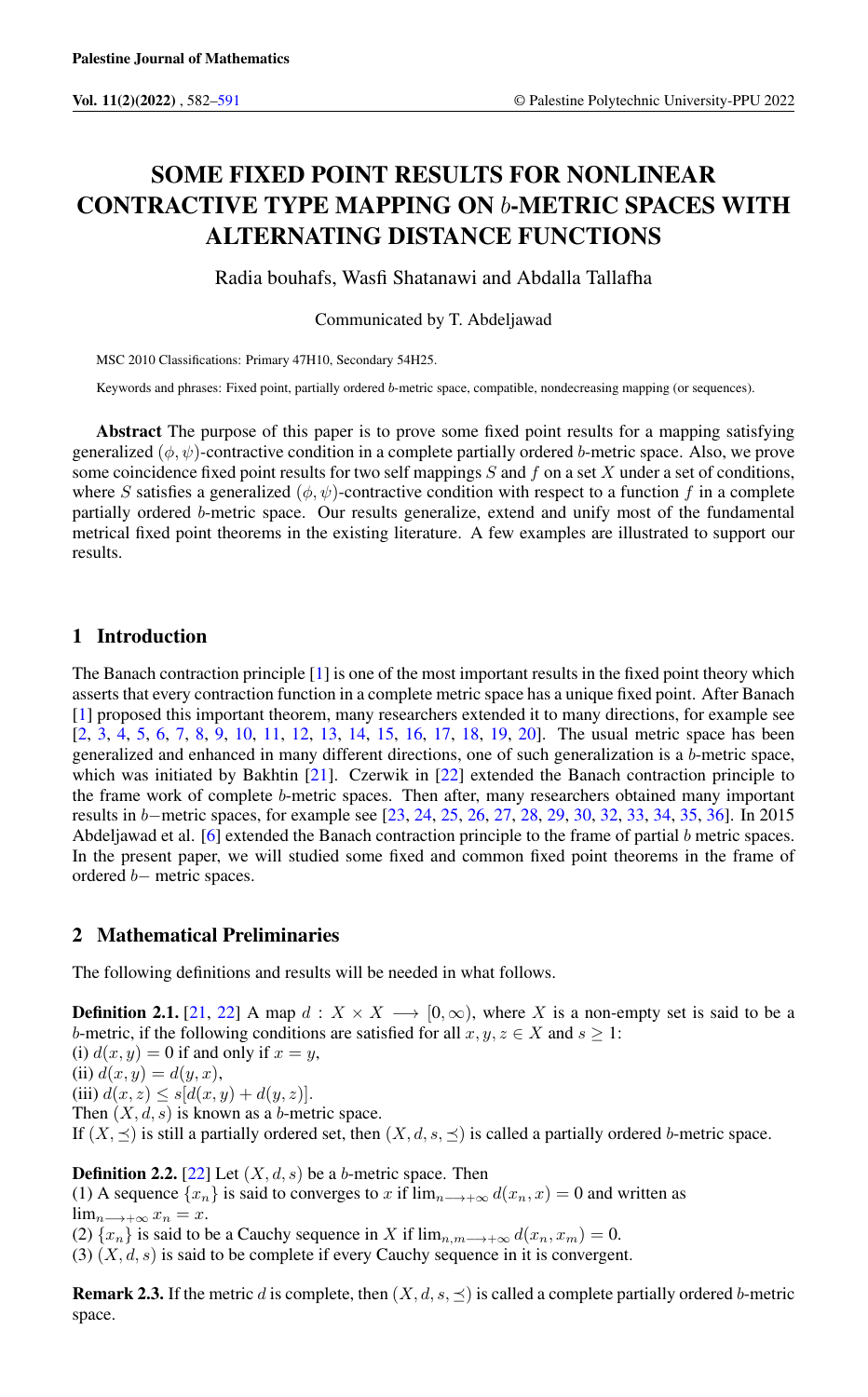## 3 Previous results

**Definition 3.1.** [\[35\]](#page-9-20) Let  $(X, \preceq)$  be a partially ordered set, let

 $f, S: X \longrightarrow X$  be two mappings. Then

 $(1)$  S is called a monotone nondecreasing, if

 $S(x) \preceq S(y)$  for all  $x, y \in X$  with  $x \preceq y$ .

(2) An element  $x \in X$  is called a coincidence (common fixed) point of f and S if

 $fx = Sx(fx = Sx = x).$ 

(3) f and S are called commuting if  $fSx = Sfx$ , for all  $x \in X$ .

(4) f and S are called compatible if any sequence  $\{x_n\}$  with

 $\lim_{n\to+\infty} fx_n = \lim_{n\to+\infty} Sx_n = \mu$ , for  $\mu \in X$ , then  $\lim_{n\to+\infty} d(Sfx_n, fSx_n) = 0$ . (5) A pair of self maps  $(f, S)$  is called weakly compatible if  $fSx = Sfx$ , when  $Sx = fx$ for some  $x \in X$ .

 $(6)$  S is called monotone f-nondecreasing if

$$
fx \preceq fy \Longrightarrow Sx \preceq Sy,
$$

for any  $x, y \in X$ .

(7) A non empty set  $X$  is called well ordered set if very two elements of it are comparable, i.e.,  $x \prec y$  or  $y \prec x$  for  $x, y \in X$ .

**Lemma 3.2.** [\[34\]](#page-9-19) Let  $(X, d, s, \preceq)$  be a b-metric space with  $s > 1$  and suppose that  $\{x_n\}$  and  $\{y_n\}$  are b*-convergent to* x *and* y *respectively. Then we have*

$$
\frac{1}{s^2}d(x,y) \le \lim_{n \to +\infty} \inf d(x_n, y_n) \le \lim_{n \to +\infty} \sup d(x_n, y_n) \le s^2 d(x,y).
$$

*In particular if*  $x = y$ *, then*  $\lim_{n \to +\infty} d(x_n, y_n) = 0$ *. Moreover, for each*  $\tau \in X$ *, we have* 

$$
\frac{1}{s}d(x,\tau) \le \lim_{n \longrightarrow +\infty} \inf d(x_n,\tau) \le \lim_{n \longrightarrow +\infty} \sup d(x_n,\tau) \le sd(x,\tau).
$$

## 4 Main Results

**Definition 4.1.** The notion of distance functions, given by Khan [\[37\]](#page-9-22), play major role in our results. A self mapping  $\phi$  defined on  $[0, +\infty)$  is said to be an altering distance function, if it satisfies the following conditions:

(i)  $\phi$  is continuous,

(ii)  $\phi$  is non-decreasing,

(iii)  $\phi(t) = 0$  if and only if  $t = 0$ .

Let  $(X, d, s, \preceq)$  be a partially ordered b-metric space with parameter  $s \ge 1$  and  $S: X \longrightarrow X$  be a mapping. Set

$$
M(x,y) = \max \left\{ \frac{d(y, Sy)[1 + d(x, Sx)]}{1 + d(x,y)}, \frac{d(x, Sy) + d(y, Sx)}{2s}, \frac{d(x, Sx)d(x, Sy)}{1 + d(x, Sy) + d(y, Sx)}, \frac{d(x, Sx)d(x, Sy)}{1 + d(x, Sy) + d(y, Sx)} \right\}.
$$

**Definition 4.2.** Let  $\phi, \psi \in \Phi$ . We call the mapping S a generalized  $(\phi, \psi)$ -contraction mapping if it satisfies the following condition:

$$
\phi(sd(Sx, Sy)) \le \phi(M(x, y)) - \psi(M(x, y)),\tag{4.1}
$$

for any  $x, y \in X$  with  $x \preceq y$ .

<span id="page-1-0"></span>**Theorem 4.3.** *Suppose that*  $(X, d, s, \leq)$  *is a complete partially ordered b-metric space with parameter*  $s \geq 1$ *. Let*  $S : X \longrightarrow X$  *be a generalized*  $(\phi, \psi)$ -contractive mapping. Suppose S is a continuous, *nondecreasing mapping with respect to*  $\leq$ . If there exists  $x_0 \in X$  with  $x_0 \leq Sx_0$ , then S has a fixed *point in* X*.*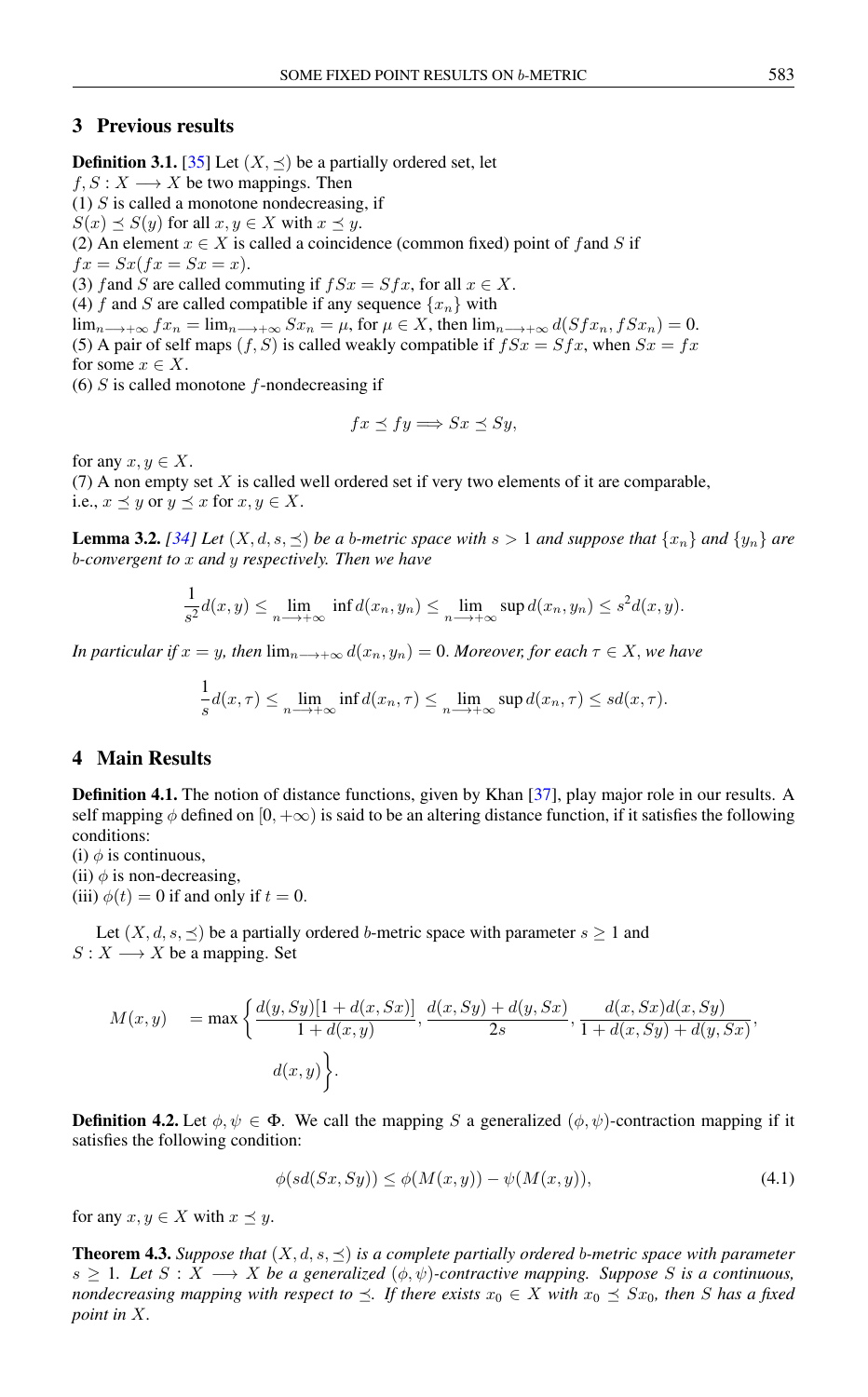**Proof.** If there exists  $x_0 \in X$  such that  $Sx_0 = x_0$ , then we have the result. Assume that  $x_0 \prec Sx_0$ . Then construct a sequence  $\{x_n\} \subset X$  by  $x_{n+1} = Sx_n$  for  $n \geq 0$ . Since S is nondecreasing, then by induction we obtain that

$$
x_0 \prec S x_0 = x_1 \preceq \dots \preceq x_n \preceq S x_n = x_{n+1} \preceq \dots \tag{4.2}
$$

If for some  $n_0 \in \mathbb{N}$  such that  $x_{n_0} = x_{n_0+1}$ , then  $x_{n_0}$  is a fixed point of S and we have nothing to prove. Suppose that  $x_n \neq x_{n+1}$  for all  $n \geq 1$ . Since  $x_{n-1} \preceq x_n$  for all  $n \geq 1$ , then Condition (3) implies that

$$
\phi(d(x_n, x_{n+1})) = \phi(d(Sx_{n-1}, Sx_n)) \le \phi(sd(Sx_{n-1}, Sx_n))
$$
\n(4.3)

$$
\leq \phi(M(x_{n-1}, x_n)) - \psi(M(x_{n-1}, x_n)), \tag{4.4}
$$

<span id="page-2-1"></span><span id="page-2-0"></span> $(4.5)$ 

where

$$
M(x_{n-1}, x_n) = \max \left\{ \frac{d(x_n, Sx_n)[1+d(x_{n-1}, Sx_{n-1})]}{1+d(x_{n-1}, x_n)}, \frac{d(x_{n-1}, Sx_n)+d(x_n, Sx_{n-1})}{2s}, \frac{d(x_{n-1}, Sx_{n-1})d(x_{n-1}, Sx_n)}{1+d(x_{n-1}, Sx_n)+d(x_n, Sx_{n-1})}, d(x_{n-1}, x_n) \right\}
$$
  
\n
$$
\leq \max \left\{ d(x_n, x_{n+1}), \frac{d(x_{n+1}, x_n)+d(x_n, x_{n-1})}{2}, \frac{d(x_{n-1}, x_n)d(x_{n-1}, x_{n+1})}{1+d(x_{n-1}, x_{n+1})}, d(x_{n-1}, x_n) \right\}
$$
  
\n
$$
\leq \max \left\{ d(x_n, x_{n+1}), d(x_{n-1}, x_n) \right\}.
$$

If max $\{d(x_n, x_{n+1}), d(x_{n-1}, x_n)\} = d(x_n, x_{n+1})$  for some  $n ≥ 1$ , then [\(4.3\)](#page-2-0) implies that

$$
\phi(d(x_n, x_{n+1})) \le \phi(d(x_n, x_{n+1})) - \psi(d(x_n, x_{n+1})) < \phi(d(x_n, x_{n+1})),\tag{4.6}
$$

which is a contradiction. This means that  $\max\{d(x_n, x_{n+1}), d(x_{n-1}, x_n)\} = d(x_{n-1}, x_n)$  for  $n \geq 1$ . Hence, we obtain from [\(4.3\)](#page-2-0) that

$$
\phi(d(x_n, x_{n+1})) \le \phi(d(x_n, x_{n-1})) - \psi(d(x_n, x_{n-1})) < \phi(d(x_n, x_{n-1})).\tag{4.7}
$$

So  $\{d(x_n, x_{n+1}) : n = 0, 1, 2, ...\}$  is a decreasing sequence. Thus there exists  $t \geq 0$  such that  $\lim_{n\to+\infty} d(x_n, x_{n+1}) = t$ . Letting  $n \to +\infty$  in [\(4.6\)](#page-2-1), we get that

$$
\phi(t) \le \phi(t) - \psi(t),
$$

which is correct only if  $\psi(t) = 0$  and hence  $t = 0$ . So

<span id="page-2-2"></span>
$$
\lim_{n \to +\infty} d(x_n, x_{n+1}) = 0.
$$
\n(4.8)

Now, we will show that  $(x_n)$  is a Cauchy sequence. Suppose to the contrary. Then there exist  $\epsilon > 0$ for which we can find two subsequences  $(x_{m_i})$  and  $(x_{n_i})$  such that  $n_i$  is the smallest index for which

<span id="page-2-4"></span>
$$
d(x_{m_i}, x_{n_i}) \ge \epsilon, \quad n_i \ge m_i > i. \tag{4.9}
$$

that means

<span id="page-2-3"></span>
$$
d(x_{m_i}, x_{n_i-1}) < \epsilon. \tag{4.10}
$$

Triangular inequality implies that

$$
d(x_{m_i-1}, x_{n_i}) \le sd(x_{m_i-1}, x_{m_i}) + sd(x_{m_i}, x_{n_i})
$$
  
 
$$
\le sd(x_{m_i-1}, x_{m_i}) + s^2 d(x_{m_i}, x_{n_i-1}) + s^2 d(x_{n_i-1}, x_{n_i}),
$$

and

$$
d(x_{m_i-1}, x_{n_i-1}) \leq sd(x_{m_i-1}, x_{m_i}) + sd(x_{m_i}, x_{n_i-1})
$$
  

$$
\leq sd(x_{m_i-1}, x_{m_i}) + s\epsilon.
$$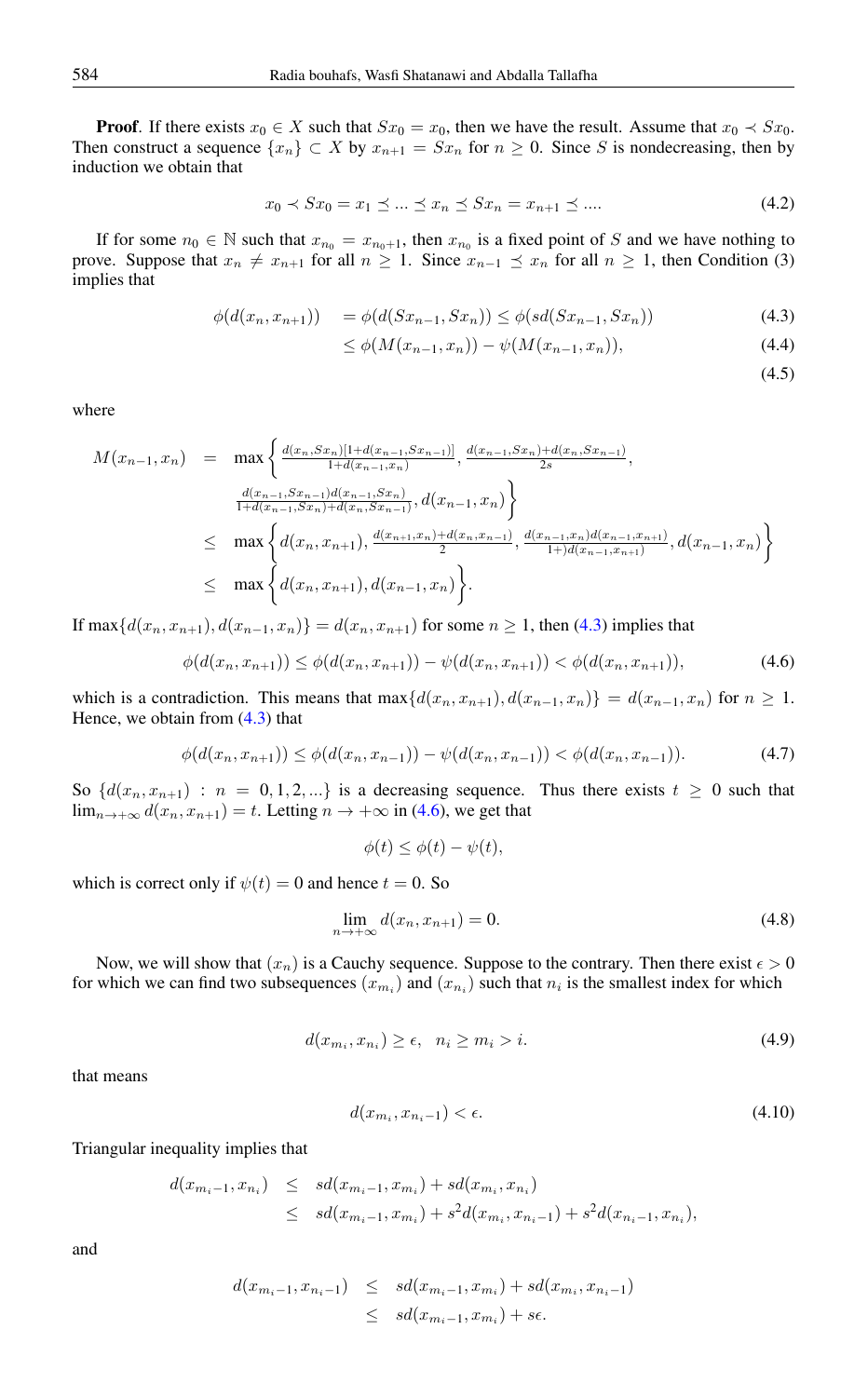Taking lim sup in above inequalities and using  $(4.8)$  $(4.8)$  $(4.8)$  and  $(4.10)$  $(4.10)$  $(4.10)$ , we arrive to

$$
\limsup_{n \to +\infty} d(x_{m_i-1}, x_{n_i}) \le s^2 \epsilon,
$$
\n(4.11)

and

<span id="page-3-2"></span>
$$
\limsup_{n \to +\infty} d(x_{m_i-1}, x_{n_i-1}) \le s\epsilon. \tag{4.12}
$$

So, we have the following:

$$
\limsup_{n \to +\infty} \frac{d(x_{n_i-1}, x_{n_i})(1 + d(x_{m_i-1}, x_{m_i}))}{1 + d(x_{m_i-1}, x_{n_i-1})} \le \limsup_{n \to +\infty} d(x_{n_i-1}, x_{n_i})(1 + d(x_{m_i-1}, x_{m_i})) = 0, \tag{4.13}
$$

$$
\limsup_{n \to +\infty} \frac{d(x_{m_i-1}, x_{n_i}) + d(x_{n_i-1}, x_{m_i})}{2s} \le \frac{s^2 \epsilon + \epsilon}{2s} \le s\epsilon,
$$
\n(4.14)

and

<span id="page-3-3"></span>
$$
\limsup_{n \to +\infty} \frac{d(x_{m_i-1}, x_{m_i} d(x_{m_i-1}, x_{n_i}))}{1 + d(x_{m_i-1}, x_{n_i}) + d(x_{n_i-1}, x_{m_i})} \le \limsup_{n \to +\infty} d(x_{m_i-1}, x_{m_i} d(x_{m_i-1}, x_{n_i})) = 0. \tag{4.15}
$$

Also, from triangular inequality, we get

$$
\epsilon \le d(x_{m_i}, x_{n_i}) \le sd(x_{m_i}, x_{m_i-1}) + sd(x_{m_i-1}, x_{n_i})
$$
  

$$
\le sd(x_{m_i}, x_{m_i-1}) + s^2 d(x_{m_i-1}, x_{n_i-1}) + s^2 d(x_{n_i-1}, x_{n_i}).
$$

Taking lim sup in above inequalities and using ([4](#page-2-4).9), we get

$$
\frac{\epsilon}{s^2} \le \limsup_{n \to +\infty} d(x_{m_i-1}, x_{n_i-1}).
$$

Using the properties of  $\psi$ ,

$$
-\psi(\liminf_{n\to+\infty} d(x_{m_i-1}, x_{n_i-1})) \le -\psi\left(\frac{\epsilon}{s^2}\right). \tag{4.16}
$$

Now, since  $x_{n_i}$  and  $x_{m_i}$  are comparable, we have

<span id="page-3-0"></span>
$$
\phi(sd(x_{m_i}, x_{n_i})) = \phi(sd(Sx_{m_i-1}, Sx_{n_i-1})) \le \phi(M(x_{m_i-1}, x_{n_i-1})) - \psi(M(x_{m_i-1}, x_{n_i-1})), \tag{4.17}
$$

where

$$
M(x_{m_i-1}, x_{n_i-1}) = \max\left\{\frac{d(x_{n_i}, x_{n_i+1})[1+d(x_{m_i}, x_{m_i+1})]}{1+d(x_{m_i-1}, x_{n_i-1})}, \frac{d(x_{m_i-1}, x_{n_i})+d(x_{n_i-1}, x_{m_i})}{2s}, \frac{d(x_{m_i-1}, x_{m_i})d(x_{m_i-1}, x_{n_i})}{1+d(x_{m_i-1}, x_{n_i})+d(x_{n_i-1}, x_{m_i})}, d(x_{m_i-1}, x_{n_i-1})\right\}
$$

So,

$$
d(x_{m_i-1}, x_{n_i-1}) \leq M(x_{m_i-1}, x_{n_i-1}).
$$

Using the properties of  $\psi$ , we get

$$
-\psi(M(x_{m_i-1}, x_{n_i-1})) \le -\psi(d(x_{m_i-1}, x_{n_i-1})).
$$

From  $(4.17)$  $(4.17)$  $(4.17)$ , we get

<span id="page-3-1"></span>
$$
\phi(d(x_{m_i}, x_{n_i})) \le \phi(M(x_{m_i-1}, x_{n_i-1})) - \psi(d(x_{m_i-1}, x_{n_i-1})). \tag{4.18}
$$

Taking the lim sup in  $(4.18)$  $(4.18)$  $(4.18)$  and using the inequalities  $(4.9)$  $(4.9)$  $(4.9)$ ,  $(4.12) - (4.15)$  $(4.12) - (4.15)$  $(4.12) - (4.15)$  $(4.12) - (4.15)$  $(4.12) - (4.15)$ , we get that

$$
\phi(s\epsilon) \leq \phi(s\epsilon) - \psi\bigg(\frac{\epsilon}{s^2}\bigg).
$$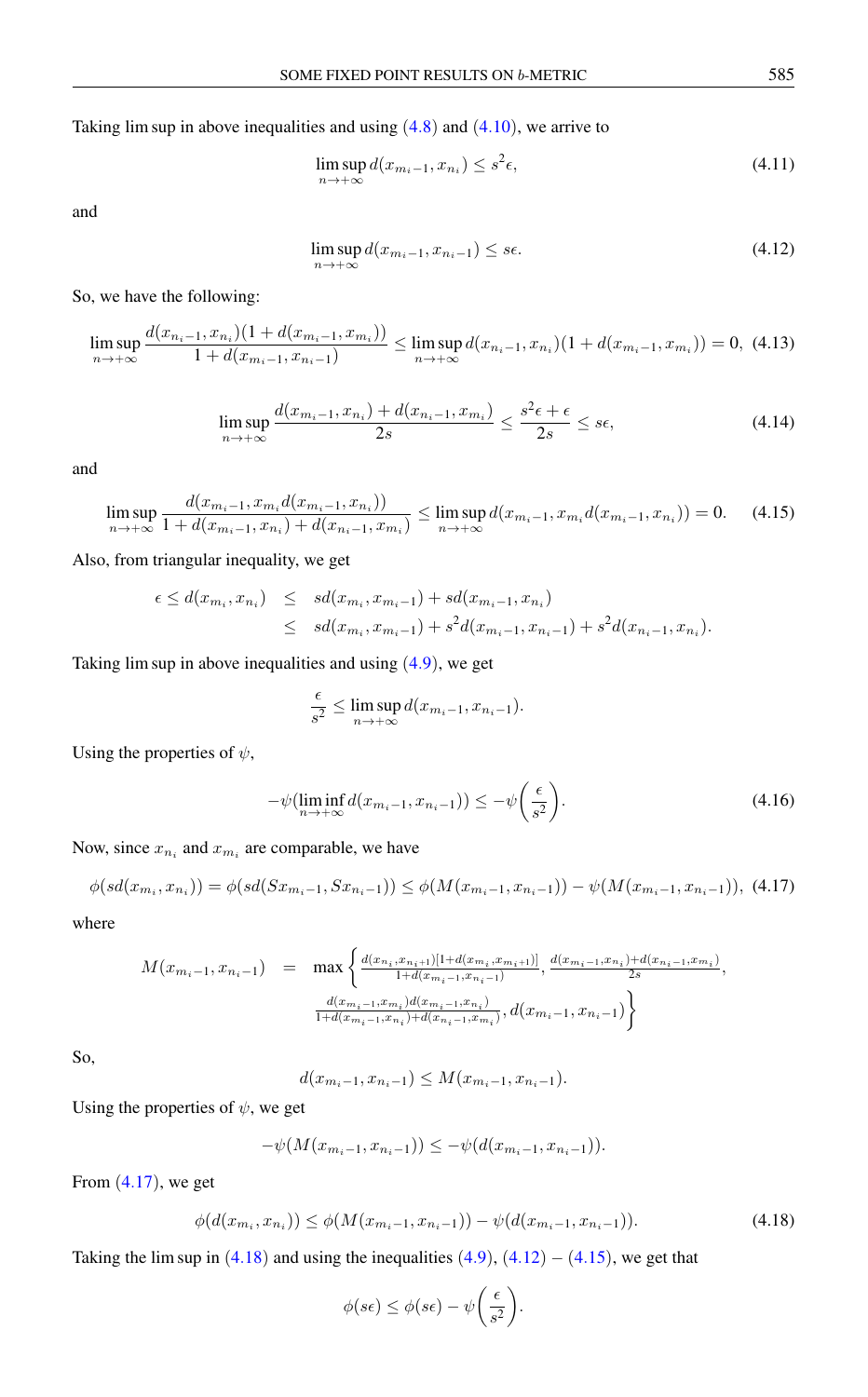the last inequality is true only if

$$
\psi\bigg(\frac{\epsilon}{s^2}\bigg) = 0.
$$

By properties of  $\psi$ , we conclude that  $\epsilon = 0$ , which is a contradiction. So  $(x_n)$  is cauchy. Since X is complete, then there exists  $\mu \in X$  such that  $x_n \longrightarrow \mu$ . Also, the continuity of S implies that

$$
S\mu = S\left(\lim_{n \to +\infty} x_n\right) = \lim_{n \to +\infty} S(x_n) = \lim_{n \to +\infty} x_{n+1} = \mu. \tag{4.19}
$$

Therefore  $\mu$  is a fixed point of S in X.

The continuity condition in Theorem [4.3](#page-1-0) can be dropped if we assume that  $X$  satisfies the following conditions:

(i) if a nondecreasing sequence  $\{x_n\} \longrightarrow \mu$  in X, then  $x_n \preceq \mu$  for all  $n \in \mathbb{N}$ , i.e.,  $\mu = \sup x_n$ .

<span id="page-4-1"></span>Theorem 4.4. *In Theorem [4.3](#page-1-0) all conditions are satisfied except the continuity of* S*. If* X *satisfies the condition* (i)*, then a nondecreasing mapping* S *has a fixed point in* X*.*

**Proof.** From Theorem [4.3,](#page-1-0) we take the same sequence  $\{x_n\}$  in X such that  $x_0 \le x_1 \le ... \le x_n \le$  $x_{n+1} \leq \ldots$ , that is,  $\{x_n\}$  is nondecreasing and converges to some  $\mu \in X$ . Thus from the hypotheses, we have  $x_n \leq \mu$ , for any  $n \in \mathbb{N}$ , implies that  $\mu = \sup x_n$ . Next, we prove that  $\mu$  is a fixed point of S in X, that is  $S\mu = \mu$ . Suppose that  $S\mu \neq \mu$ . Let

$$
M(x_n, \mu) = \max \left\{ \frac{d(\mu, S\mu)[1 + d(x_n, Sx_n)]}{1 + d(x_n, \mu)}, \frac{d(x_n, S\mu) + d(\mu, Sx_n)}{2s}, \frac{d(x_n, Sx_n)d(x_n, S\mu)}{1 + d(x_n, S\mu) + d(\mu, Sx_n)}, d(x_n, \mu) \right\}.
$$

Letting  $n \longrightarrow +\infty$  and from the fact that  $\lim_{n \longrightarrow +\infty} x_n = \mu$ , we get

<span id="page-4-0"></span>
$$
\lim_{n \to +\infty} M(x_n, \mu) = \max\left\{d(\mu, S\mu), \frac{d(\mu, S\mu)}{2s}0, 0\right\} = d(\mu, S\mu). \tag{4.20}
$$

We know that  $x_n \leq \mu$  for all n, then from contraction condition (3), we get

$$
\phi(d(x_{n+1}, S\mu)) = \phi(d(Sx_n, S\mu)) \le \phi(sd(Sx_n, S\mu)) \le \phi(M(x_n, \mu)) - \psi(M(x_n, \mu)).
$$
 (4.21)

Letting  $n \longrightarrow +\infty$ . By [\(4.20\)](#page-4-0), we get

$$
\phi(d(\mu, S\mu)) \le \phi(d(\mu, S\mu)) - \psi(d(\mu, S\mu)) < \phi(d(\mu, S\mu)),\tag{4.22}
$$

which is a contradiction. Thus,  $S\mu = \mu$ , that is S has a fixed point  $\mu$  in X.

Theorem 4.5. *In addition to the hypotheses of Theorem [4.3](#page-1-0) (or Theorem [4.4\)](#page-4-1), and adding this condition: Every pair of elements has a lower bound or an upper bound. Then the fixed point of* S *is unique.*

**Proof.** From Theorem [4.3](#page-1-0) (or Theorem [4.4\)](#page-4-1), we conclude that S has a nonempty set of fixed points. Suppose that  $x^*$  and  $y^*$  be two fixed points of S. Then we claim that  $x^* = y^*$ . Suppose that  $x^* \neq y^*$ . From the hypotheses we have

<span id="page-4-2"></span>
$$
\phi(d(Sx^*, Sy^*)) \le \phi(sd(Sx^*, Sy^*)) \le \phi(M(x^*, y^*)) - \psi(M(x^*, y^*)). \tag{4.23}
$$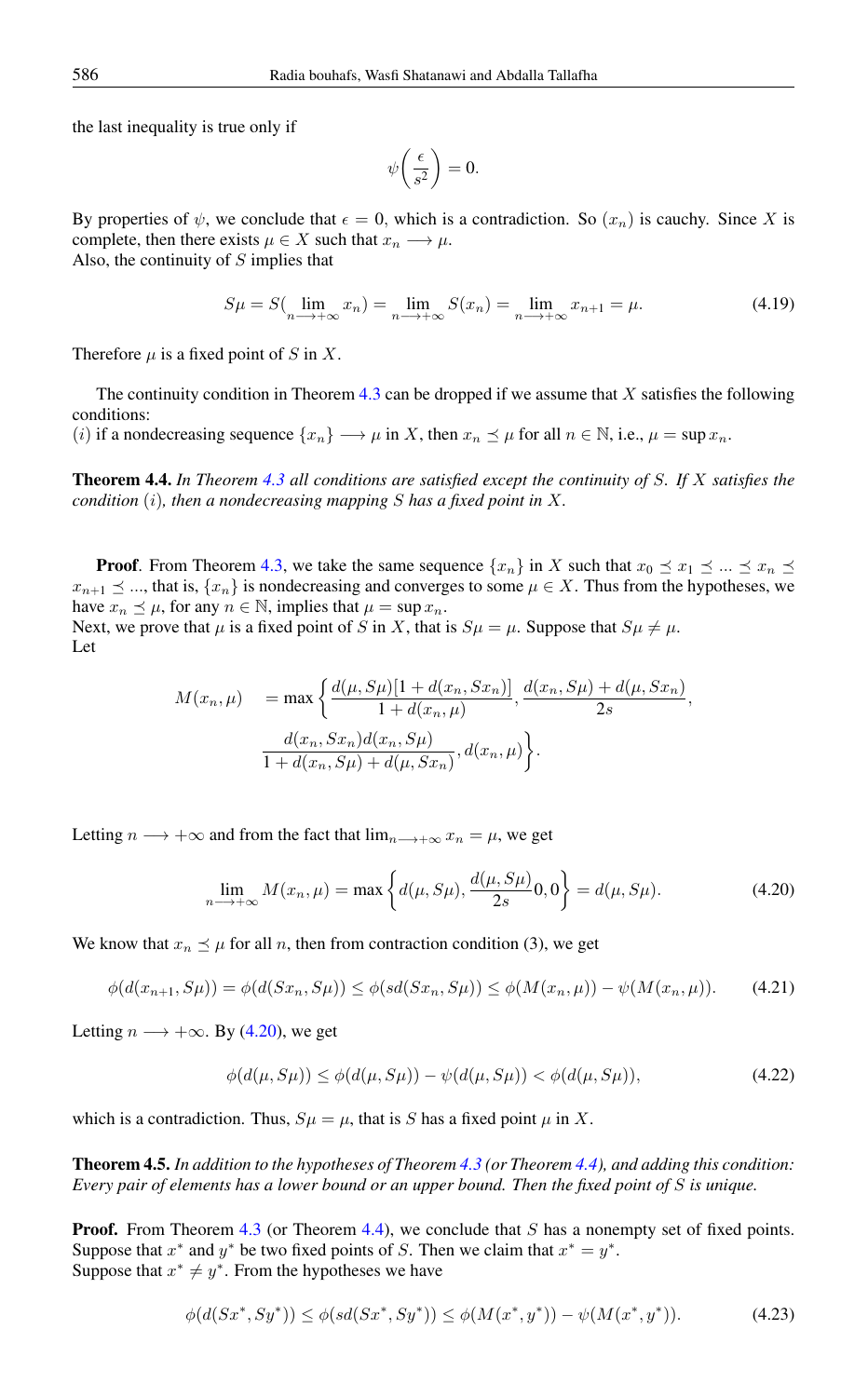where

$$
M(x^*, y^*) = \max \left\{ \frac{d(y^*, Sy^*)[1 + d(x^*, Sx^*)]}{1 + d(x^*, y^*)}, \frac{d(x^*, Sy^*) + d(y^*, Sx^*)}{2s}, \frac{d(x^*, Sx^*)d(x^*, Sy^*)}{1 + d(x^*, Sy^*) + d(y^*, Sx^*)}, d(x^*, y^*) \right\}
$$
  
\n
$$
= \max \left\{ \frac{d(y^*, y^*)[1 + d(x^*, x^*)]}{1 + d(x^*, y^*)}, \frac{d(x^*, y^*) + d(y^*, x^*)}{2s}, \frac{d(x^*, x^*)d(x^*, y^*)}{1 + d(x^*, y^*) + d(y^*, x^*)}, \frac{d(x^*, y^*)}{1 + d(x^*, y^*) + d(y^*, x^*)}, \frac{d(x^*, y^*)}{s} \right\}
$$
  
\n
$$
= \max \left\{ 0, \frac{d(x^*, y^*)}{s}, 0, d(x^*, y^*) \right\}
$$
  
\n
$$
= d(x^*, y^*).
$$

From [\(4.23\)](#page-4-2), we obtain that

$$
\phi(d(x^*,y^*)) = \phi(d(Sx^*, Sy^*)) \le \phi(d(x^*,y^*)) - \psi(d(x^*,y^*)) < \phi(d(x^*,y^*)).
$$
\n(4.24)

which is a contradiction. Hence,  $x^* = y^*$ . This completes the proof. Let  $(X, d, s, \preceq)$  be a partially ordered b-metric space with parameter  $s \geq 1$ , and let  $S, f: X \longrightarrow X$  be two mappings. Set

<span id="page-5-0"></span>
$$
M_f(x,y) = \max \left\{ \frac{d(fy, Sy)[1 + d(fx, Sx)]}{1 + d(fx, fy)}, \frac{d(fx, Sy) + d(fy, Sx)}{2s}, \frac{d(fx, Sx)d(fx, Sy)}{1 + d(fx, Sy) + d(fy, Sx)}, d(fx, fy) \right\}.
$$
\n(4.25)

Now, we introduce the following definition.

**Definition 4.6.** Let  $(X, d, s, \leq)$  be a partially ordered b-metric space with  $s \geq 1$ . The mapping S:  $X \longrightarrow X$  is called a generalized  $(\phi, \psi)$ -contraction mapping with respect to  $f : X \longrightarrow X$  for some  $\phi \in \Phi$  and  $\psi \in \Psi$  if

<span id="page-5-3"></span>
$$
\phi(sd(Sx, Sy)) \le \phi(M_f(x, y)) - \psi(M_f(x, y)),\tag{4.26}
$$

for any  $x, y \in X$  with  $fx \preceq fy$ , where  $M_f(x, y)$  as given by [\(4.25\)](#page-5-0).

<span id="page-5-2"></span>**Theorem 4.7.** *Suppose that*  $(X, d, s, \leq)$  *be a complete partially ordered b-metric space with*  $s \geq 1$ *. Let*  $S : X \longrightarrow X$ *be a generalized*  $(\phi, \psi)$ -contractive mapping with respect to  $f: X \longrightarrow X$ *. Assume the following hypotheses: (1)* f *and* S *are continuous. (2)* S *is a compatible with* f*. (3)*  $SX ⊆ fX$ *. (4)* S *is a monotone* f*-non decreasing mapping. If for some*  $x_0 \in X$  *such that*  $fx_0 \leq Sx_0$ *, then S and f have a coincidence point in X.* 

**Proof.** From (3) and (4), we construct two sequences  $\{x_n\}$  and  $\{y_n\}$  in X with

<span id="page-5-1"></span>
$$
y_n = Sx_n = fx_{n+1}, \ \forall n \ge 0,
$$
\n(4.27)

such that

$$
fx_0 \preceq fx_0 \preceq \ldots \preceq fx_n \preceq fx_{n+1} \preceq \ldots \tag{4.28}
$$

If  $y_n = y_{n+1}$  for some  $n = 0, 1, 2, 3, \ldots$  Then  $y_n = fy_n = Sy_n$ , that is  $y_n$  is a coincidence point of f and S. So, we may assume that  $y_n \neq y_{n+1}$  for all  $n = 0, 1, 2, 3, \ldots$ Given  $n \in \{0, 1, 2, 3, \ldots\}$ . Since  $y_n = fx_{n+1}$  and  $y_{n+1} = fx_{n+2}$  are comparable, we have

$$
\phi(sd(y_n, y_{n+1})) = \phi(sd(Sx_n, Sy_{n+1})) \le \phi(M_f(x_n, x_{n+1})) - \psi(M_f(x_n, x_{n+1})),\tag{4.29}
$$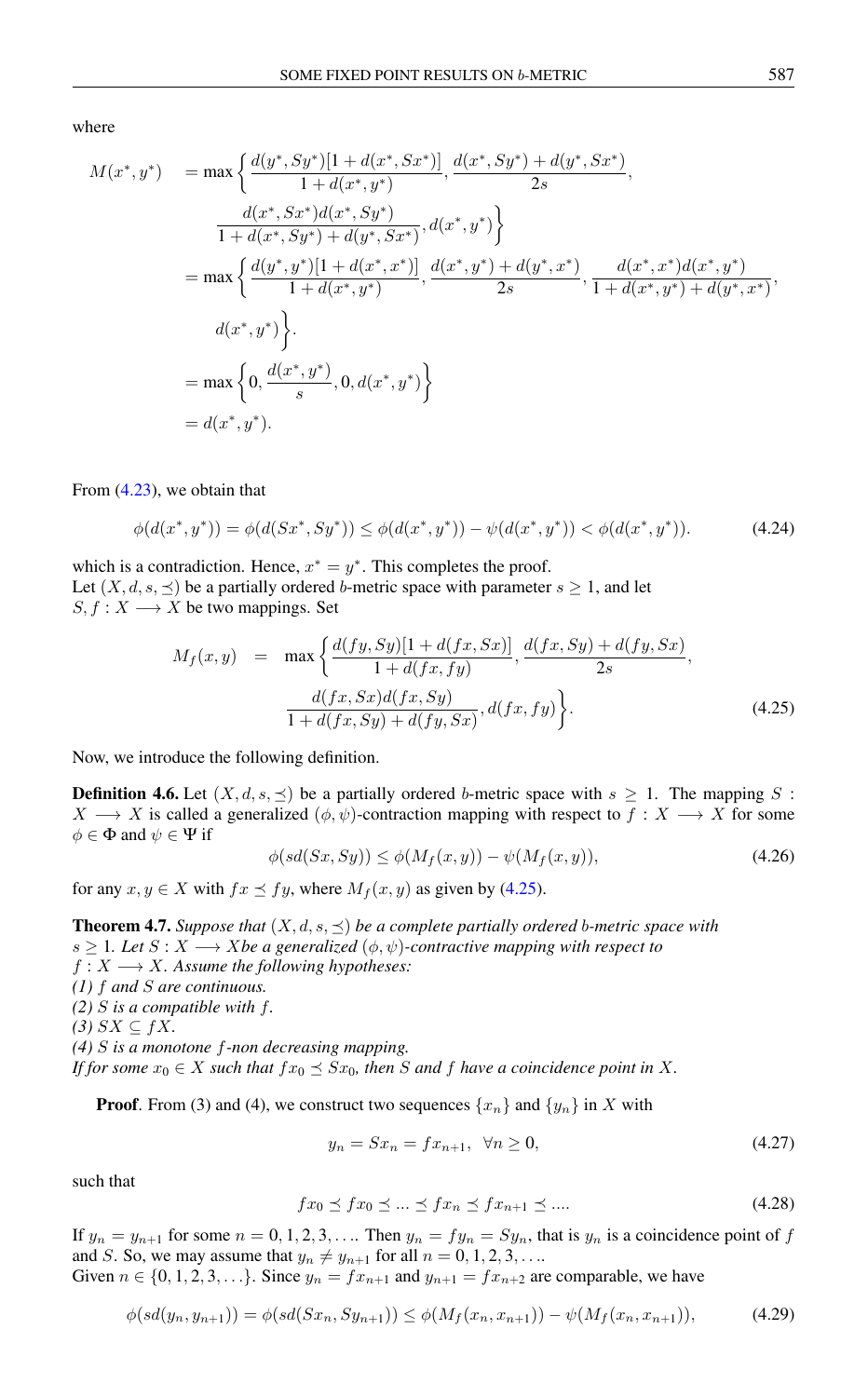where

$$
M_f(x_n, x_{n+1}) = \max \left\{ \frac{d(fx_{n+1}, Sx_{n+1})[1+d(fx_n, Sx_n)]}{1+d(fx_n, fx_{n+1})}, \frac{d(fx_n, Sx_n)d(fx_n, Sx_{n+1})}{1+d(fx_n, Sx_{n-1})+d(fx_n, Sx_{n+1})}, d(fx_n, fx_{n+1}) \right\}
$$
  
\n
$$
= \max \left\{ \frac{d(y_n, y_{n+1})[1+d(y_{n-1}, y_n)]}{1+d(y_{n-1}, y_n)}, \frac{d(y_{n-1}, y_{n+1})+d(y_n, y_n)}{2s}, \frac{d(y_{n-1}, y_n)d(y_{n-1}, y_{n+1})}{1+d(y_{n-1}, y_n)+d(y_n, y_n)}, d(y_{n-1}, y_n) \right\}
$$
  
\n
$$
\leq \max \left\{ \frac{d(y_n, y_{n+1})[1+d(y_{n-1}, y_n)]}{1+d(y_{n-1}, y_n)}, \frac{d(y_{n-1}, y_n)]}{2}, \frac{d(y_{n-1}, y_n)+d(y_n, y_{n+1})}{2}, \frac{d(y_{n-1}, y_n)d(y_{n-1}, y_n)}{1+d(y_{n-1}, y_n)+d(y_n, y_n)} \right\}
$$
  
\n
$$
= \max \{ d(y_{n-1}, y_n)d(y_{n-1}, y_{n+1})}, d(y_{n-1}, y_n) \}
$$

Therefore from equation [\(4.29\)](#page-5-1), we get

$$
\phi(sl(y_n, y_{n+1})) \le \phi(\max\{d(y_{n-1}, y_n), d(y_n, y_{n+1})\}) - \psi(\max\{d(y_{n-1}, y_n), d(y_n, y_{n+1})\}).
$$
 (4.30)

If  $0 < d(y_{n-1}, y_n) \le d(y_n, y_{n+1})$  for some  $n \in \mathbb{N}$ , then [\(4.30\)](#page-6-0) implies that

$$
\phi(d(y_n, y_{n+1})) \le \phi(sd(y_n, y_{n+1})) \le \phi(d(y_n, y_{n+1})) - \psi(d(y_n, y_{n+1})) \le \phi(d(y_n, y_{n+1})). \tag{4.31}
$$

So, we conclude that

<span id="page-6-1"></span><span id="page-6-0"></span>
$$
\psi(d(y_n, y_{n+1})) = 0. \tag{4.32}
$$

Hence  $y_n = y_{n+1}$ , which is a contradiction. Hence from [\(4.30\)](#page-6-0) we obtain that

$$
\{d(y_n, y_{n+1}) : n = 0, 1, 2, 3, \ldots\}
$$
\n(4.33)

is a decreasing sequence. So, there exist  $t \in [0, +\infty)$  such that

$$
\lim_{n \to +\infty} d(y_n, y_{n+1}) = t.
$$

Letting  $n \to +\infty$  in (4.[31](#page-6-1)), we get

$$
\phi(t) \le \phi(t) - \psi(t),
$$

this is true only if  $\psi(t) = 0$  and hence  $t = 0$ . Similar arguments to those given in Theorem [4.3,](#page-1-0) we conclude that  $y_n = \{fx_{n+1}\}\$ is a Cauchy sequence in X. Since X is complete, then there exists  $\mu \in X$  such that

$$
\lim_{n \to +\infty} Sx_n = \lim_{n \to +\infty} fx_{n+1} = \mu.
$$

Thus by the compatibility of  $S$  and  $f$ , we obtain that

<span id="page-6-4"></span><span id="page-6-3"></span><span id="page-6-2"></span>
$$
\lim_{n \to +\infty} d(f(Sx_n), S(fx_n)) = 0. \tag{4.34}
$$

From the continuity of  $S$  and  $f$ , we have

$$
\lim_{n \to +\infty} f(Sx_n) = f\mu, \qquad \lim_{n \to +\infty} S(fx_n) = S\mu. \tag{4.35}
$$

Further by use of triangular inequality and from equations [\(4.34\)](#page-6-2) and [\(4.35\)](#page-6-3) , we get

$$
\frac{1}{s}d(S\mu, f\mu) \le d(S\mu, S(fx_n)) + sd(S(fx_n), f(Sx_n)) + sd(f(Sx_n), f\mu). \tag{4.36}
$$

Finally, we arrive at  $d(S\mu, f\mu) = 0$  as  $n \rightarrow +\infty$  in [\(4.36\)](#page-6-4). Therefore,  $\mu$  is a coincidence point of S and  $f$  in  $X$ .

The continuity of the functions  $f$  and  $S$  in Theorems [4.7](#page-5-2) by adding another suitable conditions.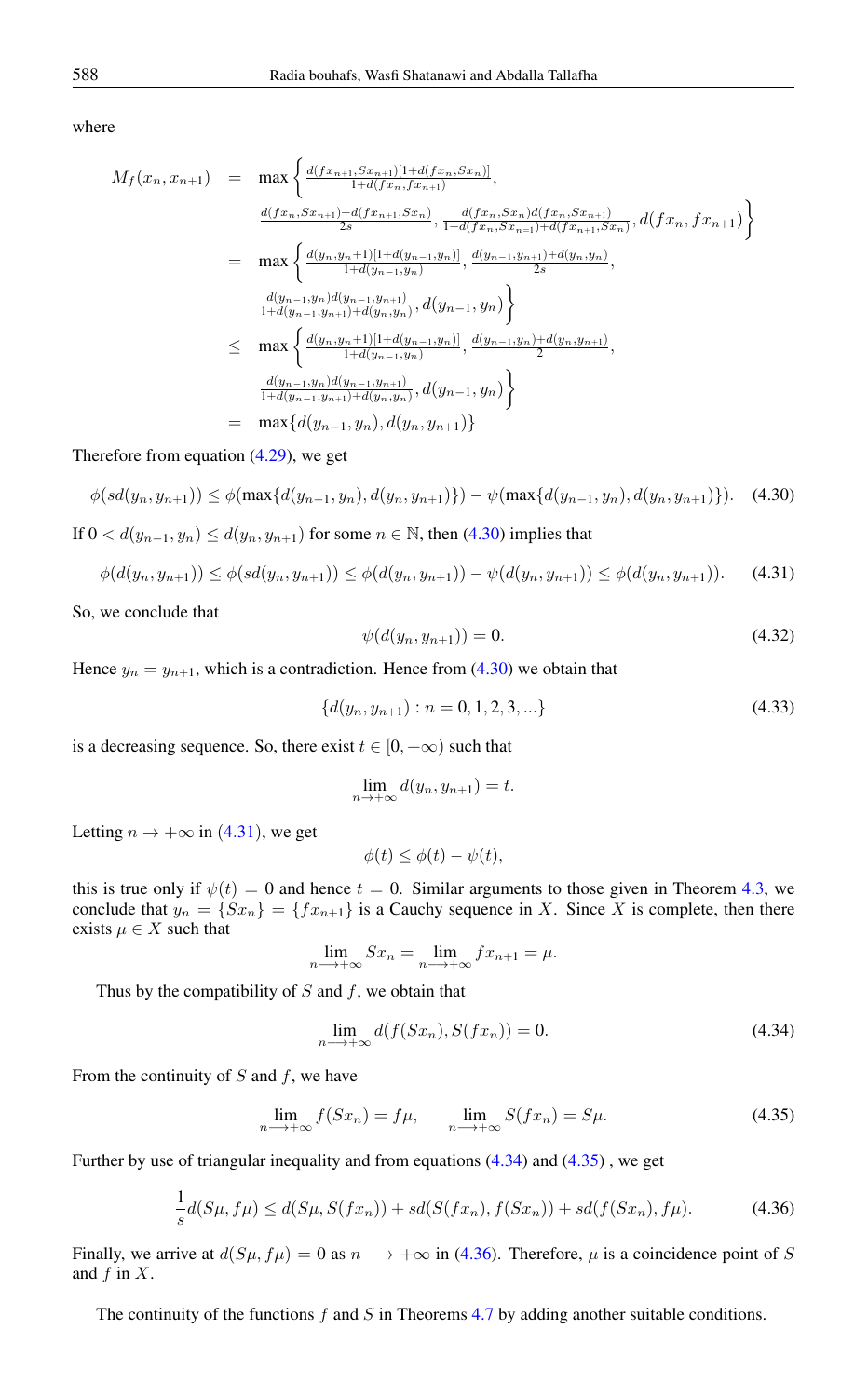Theorem 4.8. *Assume all the hypotheses of Theorem [4.7](#page-5-2) are satisfied, except the condition of the continuity of* f *and* S*. Also, suppose the following conditions:*

*(1)*  $f(X)$  *is a closed subspace of* X.

*(2) If*  $\lim_{n \to +\infty} f x_n = f x$ , *then*  $f x_n \preceq f(x) \quad \forall n \in \mathbb{N}$  *and*  $f x \preceq f(f x)$ .

*(3)* S *and* f *are weakly compatible.*

*If there exists*  $x_0 \in X$  *such that*  $fx_0 \preceq Sx_0$ *, then* f *and* S *have a coincidence point in* X.

*Furthermore, if* S *and* f *commute at their coincidence point, then* S *and* f *have a common fixed point.*

**Proof.** Following the proof of Theorem [4.7](#page-5-2) line by line, we construct the Cauchy sequence  $y_n = Sx_n$  $fx_{n+1}$ . Since fX is closed, then there is some  $\mu \in X$  such that

$$
\lim_{n \to +\infty} Sx_n = \lim_{n \to +\infty} fx_n = f\mu.
$$

Thus from the hypotheses, we have  $fx_n \preceq f\mu$  for all  $n \in \mathbb{N}$ . Now, we have to prove that  $\mu$  is a coincidence point of S and f. From equation  $(4.26)$ , we have

<span id="page-7-0"></span>
$$
\phi(sl(Sx_n, S\mu)) \le \phi(M_f(x_n, \mu)) - \psi(M_f(x_n, \mu)),\tag{4.37}
$$

where

$$
M_f(x_n, \mu) = \max \left\{ \frac{d(f\mu, S\mu)[1 + d(fx_n, Sx_n)]}{1 + d(fx_n, f\mu)}, \frac{d(fx_n, S\mu) + d(f\mu, Sx_n)}{2s}, \frac{d(fx_n, Sx_n)d(fx_n, S\mu)}{1 + d(fx_n, S\mu) + d(f\mu, Sx_n)}, d(fx_n, f\mu) \right\}
$$
  

$$
\longrightarrow \max \left\{ d(f\mu, S\mu), \frac{d(f\mu, S\mu)}{2s}, 0, 0 \right\}
$$
  
=  $d(f\mu, S\mu), n \longrightarrow +\infty.$ 

By letting  $n \to +\infty$  in [\(4.37\)](#page-7-0) we get

$$
\phi(sd(f\mu, S\mu)) \le \phi(d(f\mu, S\mu)) - \psi(d(f\mu, S\mu)),\tag{4.38}
$$

which true only if  $\psi(d(f\mu, S\mu))$ . Hence  $f\mu = S\mu$ . So  $\mu$  is a coincidence of f and S. Now, let  $f\mu = S\mu = \rho$ . Since f and S are commute at  $\rho$ , then  $S\rho = S(f\mu) = f(S\mu) = f\rho$ . From Condition (2), we conclude that  $f\mu \le f(f\mu) = f\rho$ . So  $f\mu$  and  $f\rho$ . Thus quation [\(4.37\)](#page-7-0) implies that

<span id="page-7-1"></span>
$$
\phi(sl(S\mu, S\rho)) \le \phi(M_f(\mu, \rho)) - \psi(M_f(\mu, \rho)).\tag{4.39}
$$

By simple calculation, we find  $M_f(\mu, \rho) = d(S\mu, Sp)$ . Thus (4.[39](#page-7-1)) becomes:

$$
\phi(sd(S\mu, S\rho)) \le \phi(d(\mu, \rho)) - \psi(d(\mu, \rho)),
$$

which is true only if  $\psi(d(\mu, \rho)) = 0$ . Properties of  $\psi$  implies that  $S\mu = S\rho$ ; that is,  $\rho$  is a common fixed point of  $S$  and  $f$ .

**Example 4.9.** Define a metric  $d: X \longrightarrow X$ , where  $X = \{0, 1, \frac{1}{2}, \frac{1}{3}, \frac{1}{4}, \dots, \frac{1}{n}, \dots\}$  with usual order  $\leq$ is as follows

$$
d(x,y) = \begin{cases} 0 & , \text{ if } x = y, \\ 1 & , \text{ if } x \neq y \in \{0,1\}. \\ |x - y| & , \text{ if } x, y \in \{0, \frac{1}{2n}, \frac{1}{2m} : n \neq m \geq 1\}, \\ 5 & , \text{ if } otherwise. \end{cases}
$$

A map  $S: X \longrightarrow X$  be such that  $S0 = 0$ ,  $S\frac{1}{n} = \frac{1}{10n}$  for all  $n \ge 1$  and let  $\phi(t) = t$ ,  $\psi(t) = \frac{3t}{4}$  for  $t \in [0, +\infty)$ . Then, S has a fixed point in X.

**Proof.** It is obvious that for  $s = \frac{10}{4}$ ,  $(X, d, s, \leq)$  is a complete partially ordered b-metric space and also by definition, d is discontinuous b-metric space. Now for  $x, y \in X$  with  $x < y$ , we have the following cases: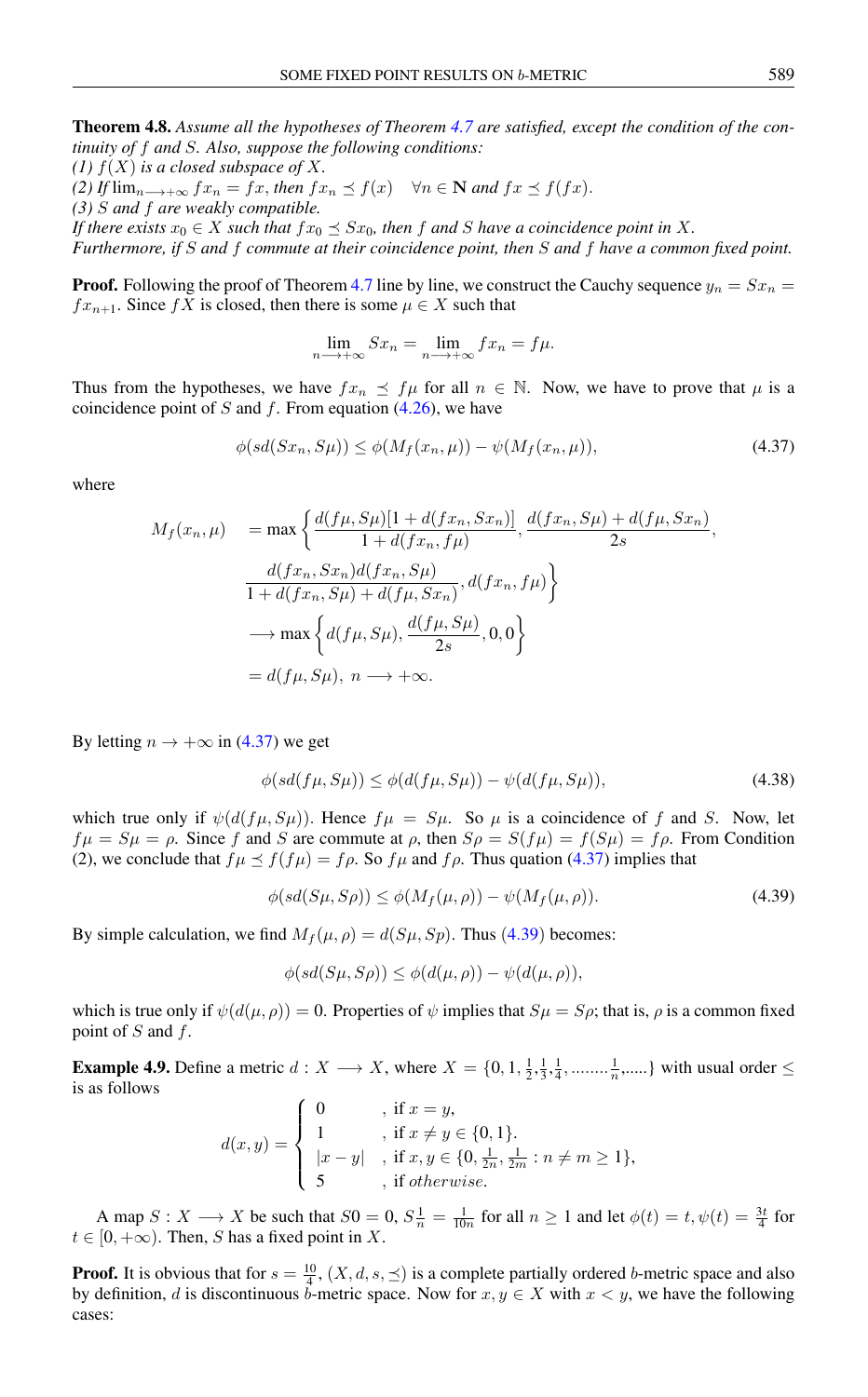**Case I:** Let  $x = 0$  and  $y = \frac{1}{n}$ ,  $n \ge 1$ , we have two subcases:

**Subcase 1:** If  $n = 2t$  for some  $t \ge 1$ , then  $d(Sx, Sy) = \frac{1}{10n}$  and  $M(x, y) = \frac{1}{n}$ . Therefore, we have

$$
\phi\bigg(\frac{10}{4}d(Sx, Sy)\bigg) = \frac{1}{4n} \le \frac{M(x, y)}{4} = \phi(M(x, y)) - \psi(M(x, y)).
$$

**Subcase 2:** if  $n = 2t - 1$  for some  $t \ge 1$ , then  $d(Sx, Sy) = \frac{1}{10n}$  and  $M(x, y) = 5$ . Therefore, we have

$$
\phi\bigg(\frac{10}{4}d(Sx, Sy)\bigg) \le \frac{M(x,y)}{4} = \phi(M(x,y)) - \psi(M(x,y)).
$$

**Case II:** Let  $x = \frac{1}{m}$  and  $y = \frac{1}{n}$  with  $m > n \ge 1$ , we have three cases: **Subcase 1:** If  $n = 2t$  and  $m = 2k$  for  $t, k \ge 1$ , then  $d(Sx, Sy) = \frac{1}{10n} - \frac{1}{10m}$  and  $d(x, y) = \frac{1}{n} - \frac{1}{m} \le$  $M(x, y)$ . Therefore, we have

$$
\phi\bigg(\frac{10}{4}d(Sx, Sy)\bigg) = \frac{1}{4n} - \frac{1}{4m} \le \frac{M(x, y)}{4} = \phi(M(x, y)) - \psi(M(x, y)).
$$

Subcase 2: if  $n = 2t - 1$  and  $m = 2k - 1$  for  $t, k \ge 1$ , then  $d(Sx, Sy) = \frac{1}{10n} - \frac{1}{10m}$  and  $M(x, y) = 5$ . Therefore, we have

$$
\phi\bigg(\frac{10}{4}d(Sx, Sy)\bigg) = \frac{1}{4n} - \frac{1}{4m} \le \frac{5}{4} = \frac{M(x,y)}{4} = \phi(M(x,y)) - \psi(M(x,y)).
$$

Subcase 3: Similar to those arguments given in Subcase 2.

Hence, condition (3) of Theorem [4.3](#page-1-0) and remaining assumptions are satisfied. Thus, S has a fixed point in  $X$ .

Acknowledgement: The authors thank the editor and the reviewers for there valuable suggestions and remarks.

#### <span id="page-8-0"></span>References

- <span id="page-8-1"></span>[1] S. Banach, Sur les oprations dans les ensembles abstraits et leur application aux quations intgrales. *Fundam. Math*. 3, 133-181 (1922)
- <span id="page-8-2"></span>[2] T. Abdeljawad , Meir-Keeler α-contractive fixed and common fixed point theorems, *Fixed Point Theory and Applications* 2013, 2013:19, 10 pages.
- <span id="page-8-3"></span>[3] T. Abdeljawad, K. Ullah, J. Ahmad and N. Mlaiki, Iterative Approximation of Endpoints for Multivalued Mappings in Banach Spaces, *J. Funct. Spaces 2020,* Article ID 2179059 2020. https://doi.org/10.1155/2020/2179059.
- <span id="page-8-4"></span>[4] T. Abdeljawad, N. Mlaik, H. Aydi and N. Souayah, Double controlled metric type spaces and some fixed foint results, *Mathematics*6(12), Article ID 320 (2018), https://doi.org/10.3390/math6120320
- <span id="page-8-5"></span>[5] T. Abdeljawad, K. Abodayeh and N. Mlaiki, On fixed point generalizations to partial b-metric spaces, *J.Comput.Anal. Appl.* 19(5), 883–891 (2015)
- <span id="page-8-6"></span>[6] A. Khan, T. Abdeljawad, W. Shatanawi, H. Khan, Fixed Point Theorems for Quadruple Self-Mappings Satisfying Integral Type *Inequalities, Filomat* 34:3 2020, 905-917 https://doi.org/10.2298/FIL2003905K
- <span id="page-8-7"></span>[7] W. Shatanawi and A. Pitea, Fixed and coupled fixed point theorems of omega-distance for nonlinear contraction, *Fixed Point Theory and Applications,* 11 2013,DOI: 10.1186/1687-1812-2013-275.
- <span id="page-8-8"></span>[8] W. Shatanawi, Z. Mustafa, N. Tahat, Some coincidence point theorems for nonlinear contraction in ordered metric spaces, *Fixed Point Theory and Applications*, Volume 2011, October 2011, Article number 68
- <span id="page-8-9"></span>[9] W. Shatanawi, A. Bataihah and A. Tallafha, Four-Step Iteration Scheme to Approximate Fixed Point for Weak Contractions, Computers, *Materials & Continua CMC*, vol.64, no.3, pp.1491-1504, 2020
- <span id="page-8-10"></span>[10] W. Shatanawi, On w-compatible mappings and common coupled coincidence point in cone metric spaces, *Applied Mathematics Letters*, 25, Issue 6, June 2012, Pages 925–931
- <span id="page-8-11"></span>[11] W. Shatanawi, Some fixed point results for a generalized ψ−weak contraction mappings in orbitally metric spaces, *Chaos, Solitons and Fractals*, 45, Issue 4, April 2012, Pages 520–526
- <span id="page-8-12"></span>[12] W. Shatanawi, E. Karapnar, H. Aydi, Coupled coincidence points in partially ordered cone metric spaces with a c-distance, *Journal of Applied Mathematics*, Volume 2012, 2012, Article number 312078
- <span id="page-8-13"></span>[13] W. Shatanawi, M. Postolache, Common fixed point theorems for dominating and weak annihilator mappings in ordered metric spaces, *Fixed Point Theory and Applications*, Volume 2013, November 2013, Article number 271